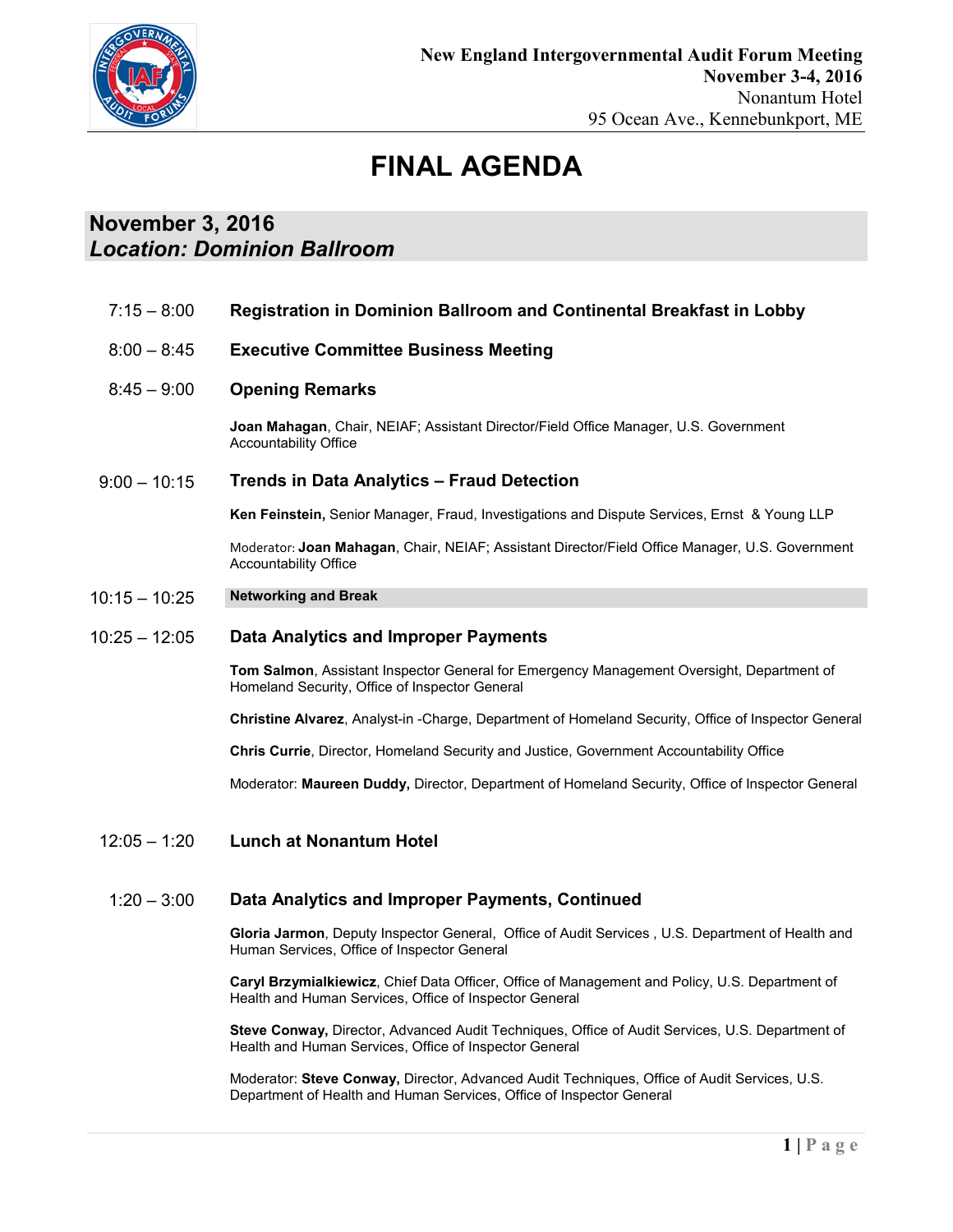

## **FINAL AGENDA**

 $3:00 - 3:10$ **Networking and Break** 

#### $3:10 - 4:35$ **GASB Update**

**Lisa Parker**, Project Manager, Government Accountability Standards Board

Moderator: **Joan Mahagan**, Chair, NEIAF; Assistant Director/Field Office Manager, U.S. Government Accountability Office

- 5:00 6:00 **Frederick A. Beebe Networking Reception** *Location Portside Lodge Public Space*
- 6:00 7:30 **Dinner** *Location: Dominion Ballroom*

## **November 4, 2016** *Location: Dominion Ballroom*

- 7:15 8:30 **Continental Breakfast in Lobby**
- 8:45 9:00 **Opening Remarks**

**Joan Mahagan**, Chair, NEIAF; Assistant Director/Field Office Manager, U.S. Government Accountability Office

9:00 – 10:15 **Data Analytics: Investigating Public Assistance Fraud and an Overview of the AG's Opioid Task Force Use of Data Analytics** 

> **Allie Alland**, Director of our Bureau of Special Investigations, Massachusetts Office of the State Auditor

Moderator: **Ken Woodland**, Deputy of Audit Operations, Massachusetts Office of the State Auditor

10:15 – 10:30 **Networking and Break**

#### 10:30 – 11:45 **Water Quality and Related Audits**

**Stephen Estes-Smargiassi**, Director of Planning & Sustainability, Massachusetts Water Resources Authority

Moderator: **Brian Rozowsky,** Director, Internal Audit, Massachusetts Water Resources Authority

### 11:45 – 12:00 **Closing Remarks**

**Joan Mahagan**, Chair, NEIAF; Assistant Director/Field Office Manager, U.S. Government Accountability Office